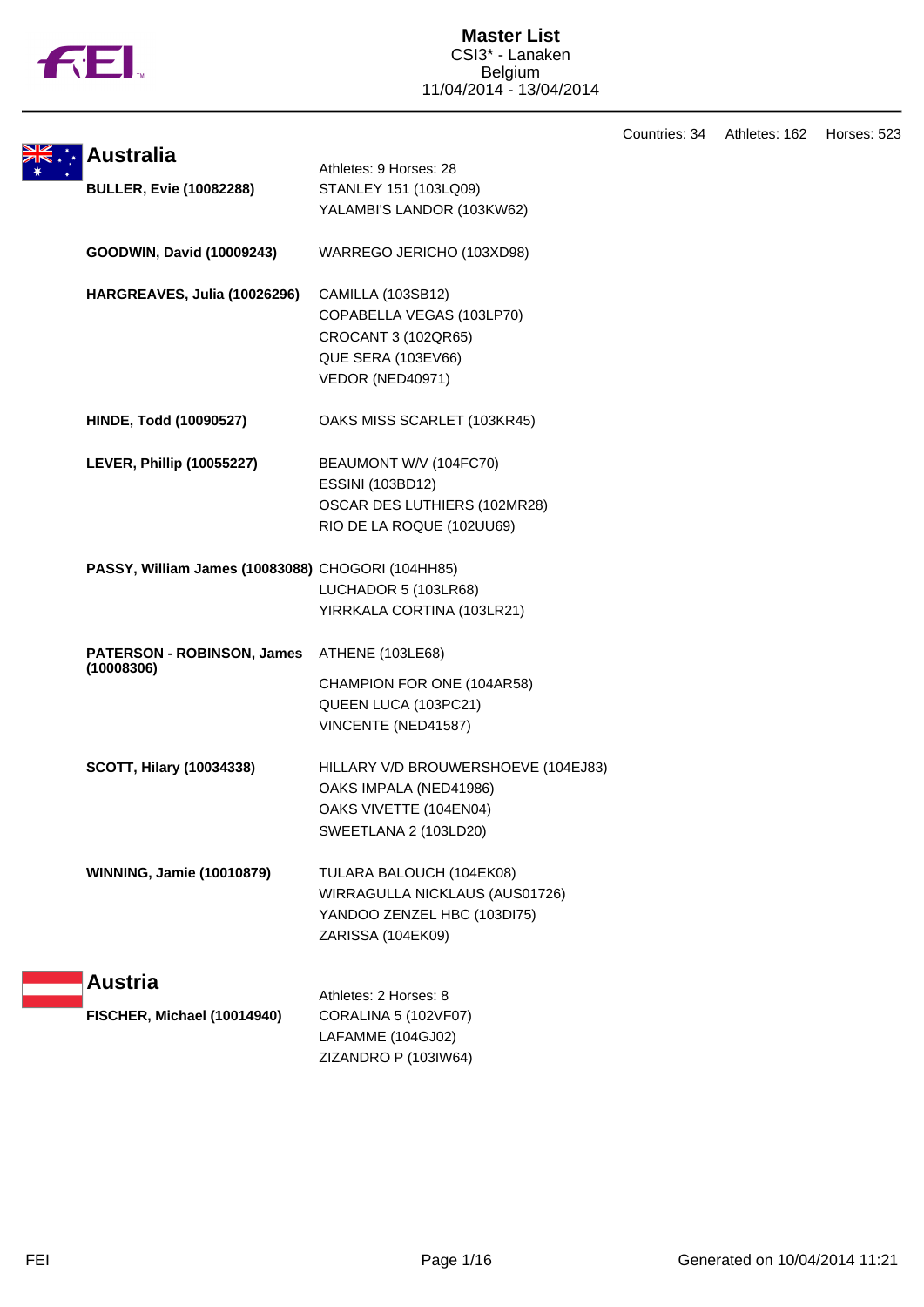| <b>FEI</b>                                                          | <b>Master List</b><br>CSI3* - Lanaken<br><b>Belgium</b><br>11/04/2014 - 13/04/2014                                                                                                                |
|---------------------------------------------------------------------|---------------------------------------------------------------------------------------------------------------------------------------------------------------------------------------------------|
| PUCK, Robert (10002645)                                             | ASTERIX X (102WM67)<br>GLOCK'S ALATO SR (102WM76)<br>GLOCK'S AMBELINA JB (103IR64)<br>GLOCK'S CHARISMATIC BOY (103VY00)<br>GLOCK'S ZARANZA (102OS74)                                              |
| Azerbaijan<br>$\overline{C}$<br><b>MC ENTEE, Patrick (10002485)</b> | Athlete: 1 Horses: 5<br>ALICE MURY MARAIS Z (103II09)<br>CALGARY MURY MURAIS Z (103EM79)<br>CHAMADEA MURY MARAIS Z (103LB97)<br>CROCUS MURY MARAIS Z (102UT48)<br>TIP TOP MURY MARAIS Z (103SD80) |
| <b>Belgium</b><br><b>BOSTEELS, Jody (10025392)</b>                  | Athletes: 17 Horses: 48<br>DAYTONA DE MUZE (102OH68)<br>EXPLOSIEV 111 (102SX35)                                                                                                                   |
| <b>COLAERS, KIM (10046643)</b>                                      | ANDIAMO VH KAPELHOF Z (103JP73)                                                                                                                                                                   |
| <b>DETRY, GILLES (10024410)</b>                                     | CATWALK CAPONE (BEL42254)<br><b>CERES Z (BEL42559)</b><br>DAX VAN DE ZANDLOPER (102NU71)<br>FASHION GIRL BY CATWALK (103EL21)                                                                     |
| <b>LAMBILLIOTTE, ELEONORE</b><br>(10040828)                         | ALASKA V G Z (103ID86)<br>HOTCHA VAN 'T ROZENDAEL (103YQ87)                                                                                                                                       |
| LIENARD, Philippe (10002544)                                        | AMAZING GRACE (BEL42484)                                                                                                                                                                          |
|                                                                     | MELCHIOR, Judy Ann (10006504) ARAC DU SEIGNEUR Z (103QI56)<br>AS COLD AS ICE Z (BEL41738)<br>CARUSO 472 (103JJ12)<br>CHARITY 33 (104EK16)                                                         |
| <b>MEYNAERTS, LAURENS</b><br>(10033200)                             | ART OF NATURE GT (104FQ99)                                                                                                                                                                        |
| ROMBOUTS, Kirsten (10006822)                                        | BOLERO D'HYRENCOURT (103MB60)<br>CERONA VAN BEEK (103XF14)<br>CETRIC VAN BEEK (103TT20)<br>GATOUCHA VAN T ROOSAKKER (104BN37)<br>GUADALOUPPE VAN DE ZELM (103QK05)<br>WETRIC VAN BEEK (102WV17)   |
| <b>RUYSEN, Chris (10038475)</b>                                     | CARVAGIO Z (103TU20)                                                                                                                                                                              |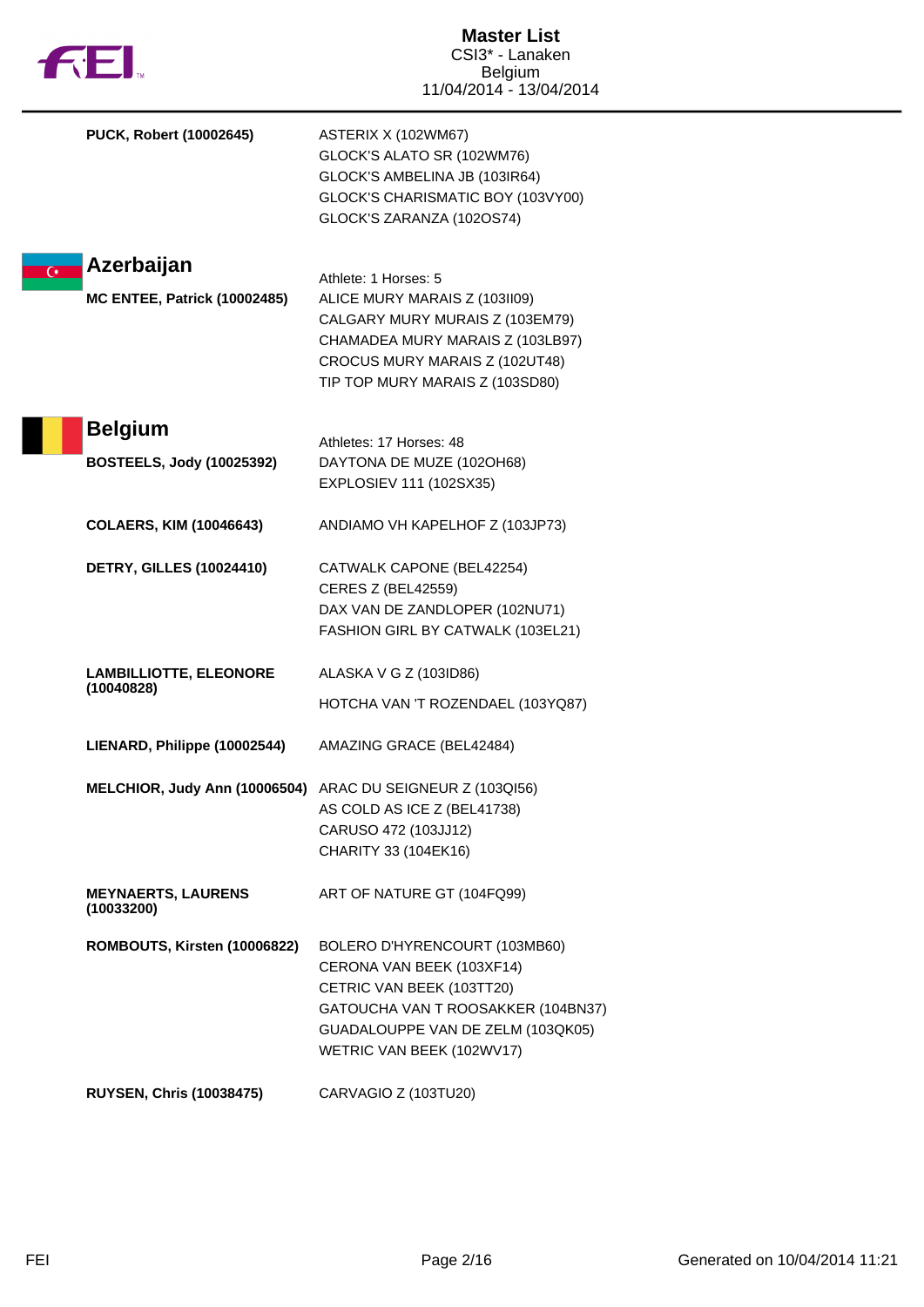

| <b>SEPUL, Eddy (10005773)</b>                    | EDESA'S BASANTOS (103QL42)<br>EDESA'S FRIEDRICH 29 (103SA51)<br>EDESA'S STALLONE (102WE75)                                                                                    |
|--------------------------------------------------|-------------------------------------------------------------------------------------------------------------------------------------------------------------------------------|
| <b>VAN MINNEBRUGGEN, Thomas</b><br>(10017386)    | ANGEL VAN T HOF (103LU20)                                                                                                                                                     |
|                                                  | FILLIBERKE (103QK18)                                                                                                                                                          |
| <b>VANDEREYKEN, FRANCK</b><br>(10059135)         | VICE PRESIDENT DE SEPTON (103GD73)                                                                                                                                            |
| <b>VERLOOY, JOS (10036186)</b>                   | ARTHOS (103RX03)<br>DOMINO (103AR37)<br>GOLDEN HORTA (103JM80)<br>I DON'T KNOW (103UE19)                                                                                      |
| VERNAET, Frederic (10006767)                     | BALLADE VAN HET INDIHOF (BEL40549)<br>GARKUS VAN HET INDIHOF (104EJ79)<br>GHANDI VAN T CEURVELT (103IW18)<br>HOOVERPHONIC ODEVELD (103WU82)<br>VOICE DE LONGCHAMPS (103IG85)  |
| <b>VOLO, Cedric (10020556)</b>                   | BLUE MAGIC (103XF16)<br>HOMARD DES TEMPLIERS (103YQ17)<br>URIANE VAN DE MIDDELBEEK (103UD74)                                                                                  |
| <b>WALSDORFF, Eric (10071486)</b>                | BROWNIES DE JOCHRI (103TP75)<br><b>CELESTE Z (103XF10)</b>                                                                                                                    |
| WATHELET, Gregory (10001505)                     | CARLSON (103DW34)<br>CHANTILLY DU ROTY (104IB41)<br>DESTENY VAN HET DENNEHOF (102WR50)<br>PAPILLON Z (BEL41125)<br>RIESLING DU MONSELET (BEL40067)<br>SHOU D OUILLY (103WF07) |
| <b>Brazil</b><br>ALVES, Bernardo (10000472)      | Athletes: 4 Horses: 11<br>KINGLY DU REVERDY (BEL12155)<br>STARLING 7 (103ME51)                                                                                                |
| DE MIRANDA, NANDO (10031655) ADVENTURE (103LK32) | SCHERZO DES ISLES (104BK92)                                                                                                                                                   |
| <b>MÓDOLO ZANOTELLI, MARLON</b><br>(10031717)    | AD CLOUWNI (103NB75)<br>CELINA 127 (103DW52)<br>CLINTASH (GER42157)<br>EXTRA VAN ESSENE (102XU85)<br><b>GENESIS (103XX38)</b>                                                 |
|                                                  | NENUPHAR'JAC (FRA43085)                                                                                                                                                       |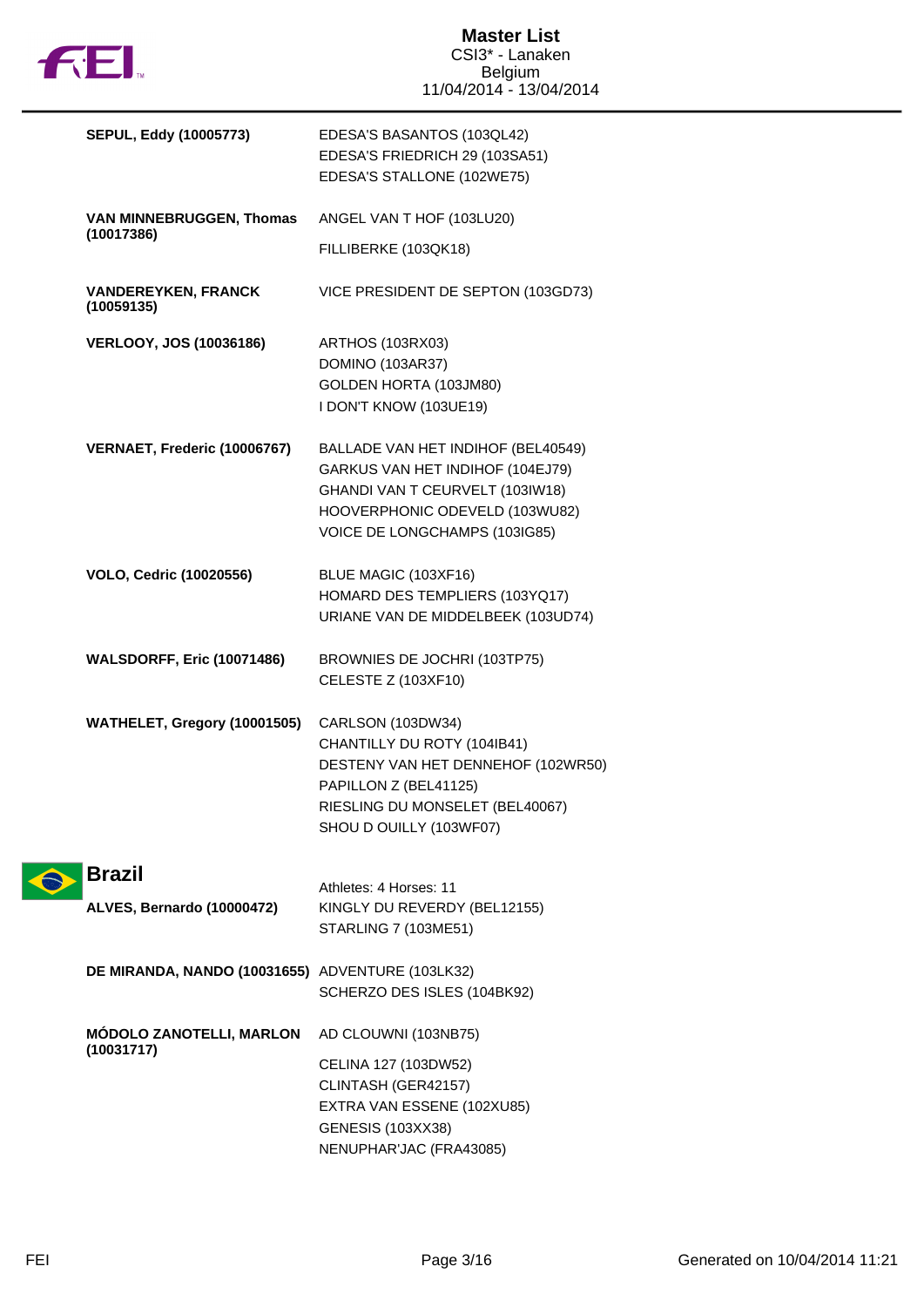

| NEUPPMANN JÚNIOR, SÉRGIO<br>(10030742)         | WISPELWAY (SWE40699)                                                    |
|------------------------------------------------|-------------------------------------------------------------------------|
| Canada                                         |                                                                         |
| <b>MCGOLDRICK, REBECCA</b>                     | Athlete: 1 Horses: 2<br>ALVAREZ (103EB44)                               |
| (10090273)                                     | CUBA LIBRE (103MH86)                                                    |
| <b>Chinese Taipei</b>                          | Athlete: 1 Horse: 1                                                     |
| <b>WONG, Isheau (10017100)</b>                 | ZADARIJKE V (102WM64)                                                   |
| Colombia                                       | Athlete: 1 Horses: 2                                                    |
| <b>RUIZ, Mauricio (10010661)</b>               | FARA VAN DE MALTAHOEVE (103DR04)<br>VERONA VII (102UU03)                |
| <b>Denmark</b>                                 | Athletes: 3 Horses: 13                                                  |
| FRANDSEN, Torben (10002961)                    | ANTARES (DEN40742)                                                      |
|                                                | CARAMBA (104AE26)<br>CYBERTOP (BEL41591)                                |
|                                                | GAZELL NOERGAARD (103MC85)                                              |
|                                                | SOLOS CONSEPT (102WA77)                                                 |
| PEDERSEN, Soren (10002816)                     | TAILORMADE CAVETTA (102PT02)                                            |
|                                                | TAILORMADE CONFIDENCE (103PE57)                                         |
|                                                | TAILORMADE ESPERANZA DE REBEL (103BZ41)<br>TAILORMADE QUINNUS (103LB51) |
| SANDGAARD, Thomas (10002931) AMARONE (102TV10) |                                                                         |
|                                                | CADAGN (103XZ55)<br>DE SEMILLY EDITION (103XZ45)                        |
|                                                | NOERREMOELLEHOEJS ARIEL (103TL81)                                       |
| <b>Egypt</b>                                   | Athletes: 4 Horses: 9                                                   |
| EL NAGGAR, Ahmed (10012293)                    | CARIBOU DU SEIGNEUR Z (102XW24)                                         |
|                                                | UPSYLON VAN DE BROEKKANT (102OF45)                                      |
| EL NAGGAR, Mohamed (10092382)CARRYGO (103HK09) |                                                                         |
| SAÏD, Abdel (10047111)                         | CARITA GRATIA (103WG28)                                                 |
|                                                | CINDERELLA C (104BV30)                                                  |
|                                                | LEONIE 111 Z (103MD61)<br>ZIDANDE P (102WC60)                           |
| TALAAT, Mohamed (10021782)                     | CONNAUGHT (103JM21)                                                     |
|                                                | GOLDEX (GBR12710)                                                       |
| <b>Finland</b>                                 | Athletes: 2 Horses: 4                                                   |
|                                                |                                                                         |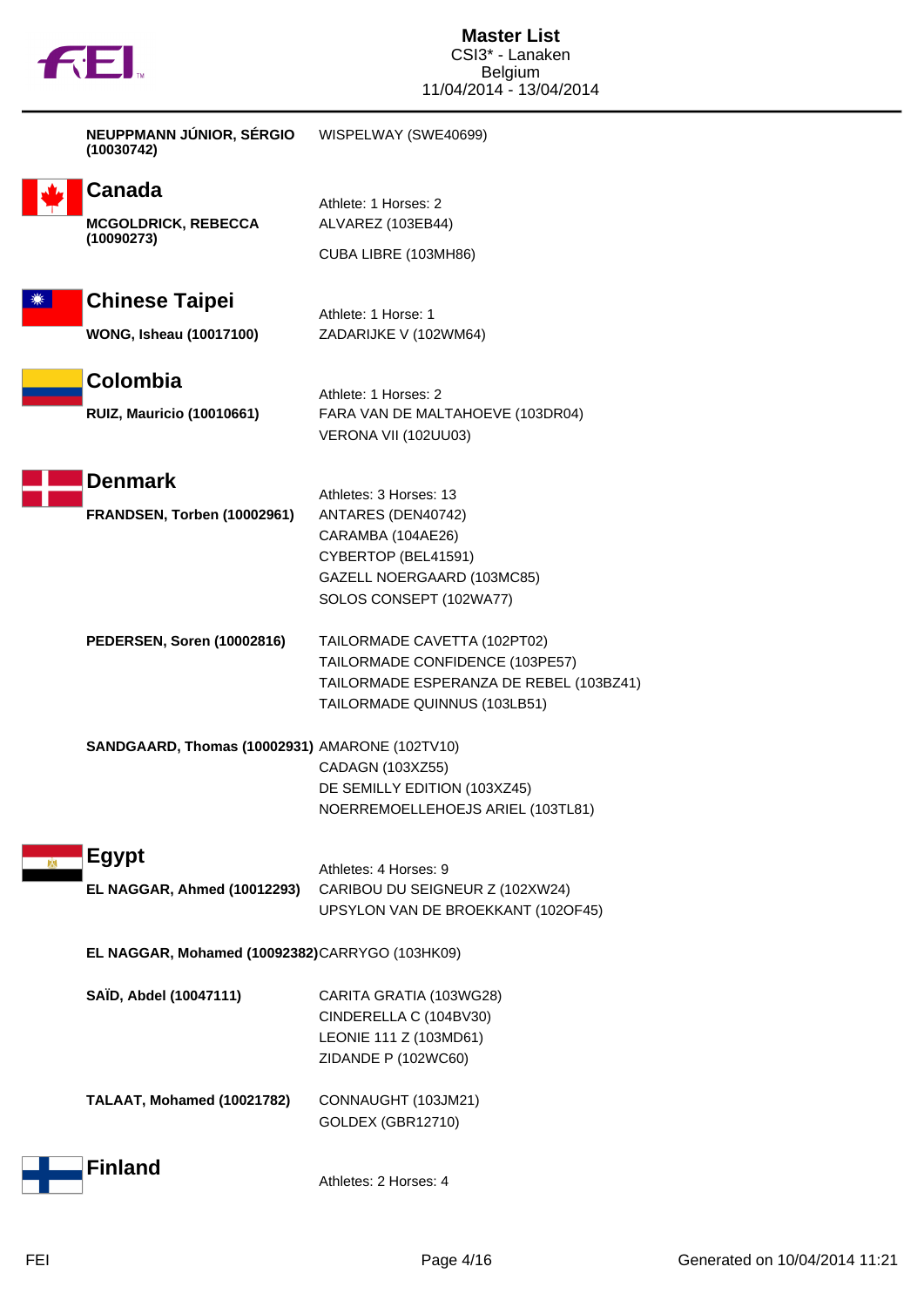

 $\begin{array}{c} \hline \end{array}$ 

| <b>JENSEN, Janna (10019823)</b>                   | LARISSA (FIN40235)<br>ZOMINKA (102OT96)                                                                                                                                                                                                            |
|---------------------------------------------------|----------------------------------------------------------------------------------------------------------------------------------------------------------------------------------------------------------------------------------------------------|
| RANTA-AHO, Jasmin (10082619)                      | WINIRISJA (104AN50)<br>ZIPPING MATHILDE (103LE78)                                                                                                                                                                                                  |
| <b>France</b>                                     | Athletes: 3 Horses: 12                                                                                                                                                                                                                             |
| BATILLAT, Guillaume (10008823)                    | AGATHA D ECAUSSINNES (103OF70)<br>ALIANA (103QF51)<br>GIVENCHY DU WERFAT (103EY36)<br>RUMBA DE LA CAVEE (103OT70)<br>UCHIN IMPERIO EGIPCIO (102VC32)<br>WUNSCHTRAUM 88 (103MR94)                                                                   |
| EPAILLARD, Julien (10001850)                      | CRISTALLO A LM (103BA23)<br>MISTER DAVIER (FRA43893)<br>ROSEAU DE SAIRE (103QU42)                                                                                                                                                                  |
| ROZIER, Philippe (10002549)                       | PHIRST DU CHAI (103XB00)<br>QUEL CHANU (103AC00)<br>RAHOTEP DE TOSCANE (103HI18)                                                                                                                                                                   |
| Germany                                           |                                                                                                                                                                                                                                                    |
| ADAMS, Sebastian (10008766)                       | Athletes: 28 Horses: 109<br>ADRIANE BB (103GJ06)<br>EM DE JUCASO (103PM58)<br>LA SCALA 5 (103VO83)<br>LE BEL OISEAU (NED40703)                                                                                                                     |
| AHLMANN, Christian (10000387)                     | ARAGON Z (NED42664)<br>BARCO 6 (103XW11)<br>CAMAX L (104HV63)<br><b>COCKTAIL 39 (103HI37)</b><br>CODEX ONE (GER46305)<br><b>CORNADO II (103LO68)</b><br>LITTLE LADY Z (103CX89)<br>REAVNIR (103XW12)<br>TALOUBET Z (BEL41874)<br>TOKYO 2 (103XW14) |
| AUFRECHT, Pia-Luise (10002553) MCB ULKE (102XX53) |                                                                                                                                                                                                                                                    |
| DEUSSER, Daniel (10008871)                        | AIR PIA VG Z (103GY23)<br>BURBURRY R (103LF61)<br>GANGSTER DE LONGCHAMPS (103TC54)<br>HALIFAX VAN HET KLUIZEBOS (104CH75)                                                                                                                          |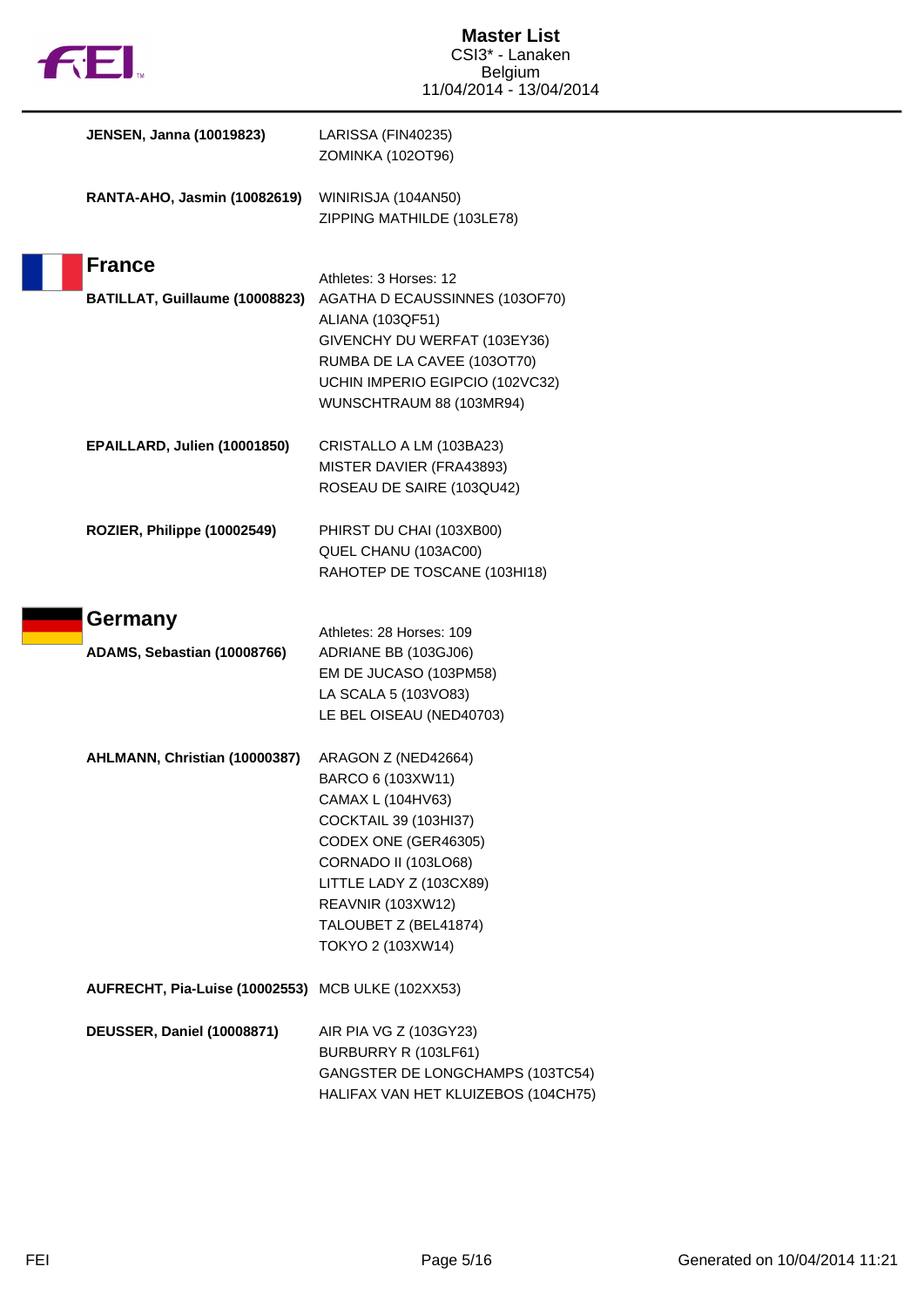

| <b>DORENKAMP, Christine</b>      | QUID DU PLESSIS (103IG76)                                                                                                                     |
|----------------------------------|-----------------------------------------------------------------------------------------------------------------------------------------------|
| (10040087)                       | QUINARO 5 (103SV90)<br>SAMBA OELEK (103MP70)                                                                                                  |
| FELDMANN, Manuel (10098353)      | CARENZO (102UB29)<br>CARLEFORNIA (102OL45)<br><b>QUADRIGA 19 (103BV09)</b>                                                                    |
| HETZEL, Holger (10001614)        | CHECK ME OUT (104DI64)<br>TINKA'S QUEEN (103MP74)<br>VELVET BROWN 5 (103LC67)                                                                 |
| <b>HEYER, Joachim (10008700)</b> | AQUARELL PW (103FF52)<br>PETITE FRAMIREE (104DV36)<br>POGGY (GER43701)<br>STROMBULI (104GP92)                                                 |
| <b>HUEP, Lisa (10072469)</b>     | AMSTERDAM 23 (104Cl78)<br>WIMBELDON (102TO60)<br>ZERAFINA 5 (102ZD34)                                                                         |
| KERPEN, Jil (10085589)           | EL RUBIN (103RG50)<br><b>ESQUIRE 31 (GER41017)</b>                                                                                            |
| KNORREN, Frederik (10006768)     | ASPEN 11 (GER41392)<br>FOR CLASSIC 3 (103EH10)                                                                                                |
|                                  | LENNOX 283 (103RY84)<br><b>SHAITAAN (102SI32)</b>                                                                                             |
| KREUZER, Andreas (10009865)      | BALANCE 26 (103CN28)<br>CALVILOT (104EO90)<br>CHAPEAU 10 (103US21)<br>CHEPETTO 16 (104AC16)<br>CILLARNEY (104AO19)<br><b>WILANE (103FS50)</b> |
| KRUSE, Elisabeth (10006755)      | <b>CELLIE 2 (104HK65)</b><br>CONLOUBET (103TR25)<br>LANDO'S STAR (103CD70)<br>QUINNKANNAN (103FS53)                                           |
| KUTSCHER, Marco (10002137)       | CALADO 2 (GER45449)<br>CASILIUS (103NQ74)<br>CHAMIRA 4 (103NR99)<br>LIBERTY SON 2 (102PN43)                                                   |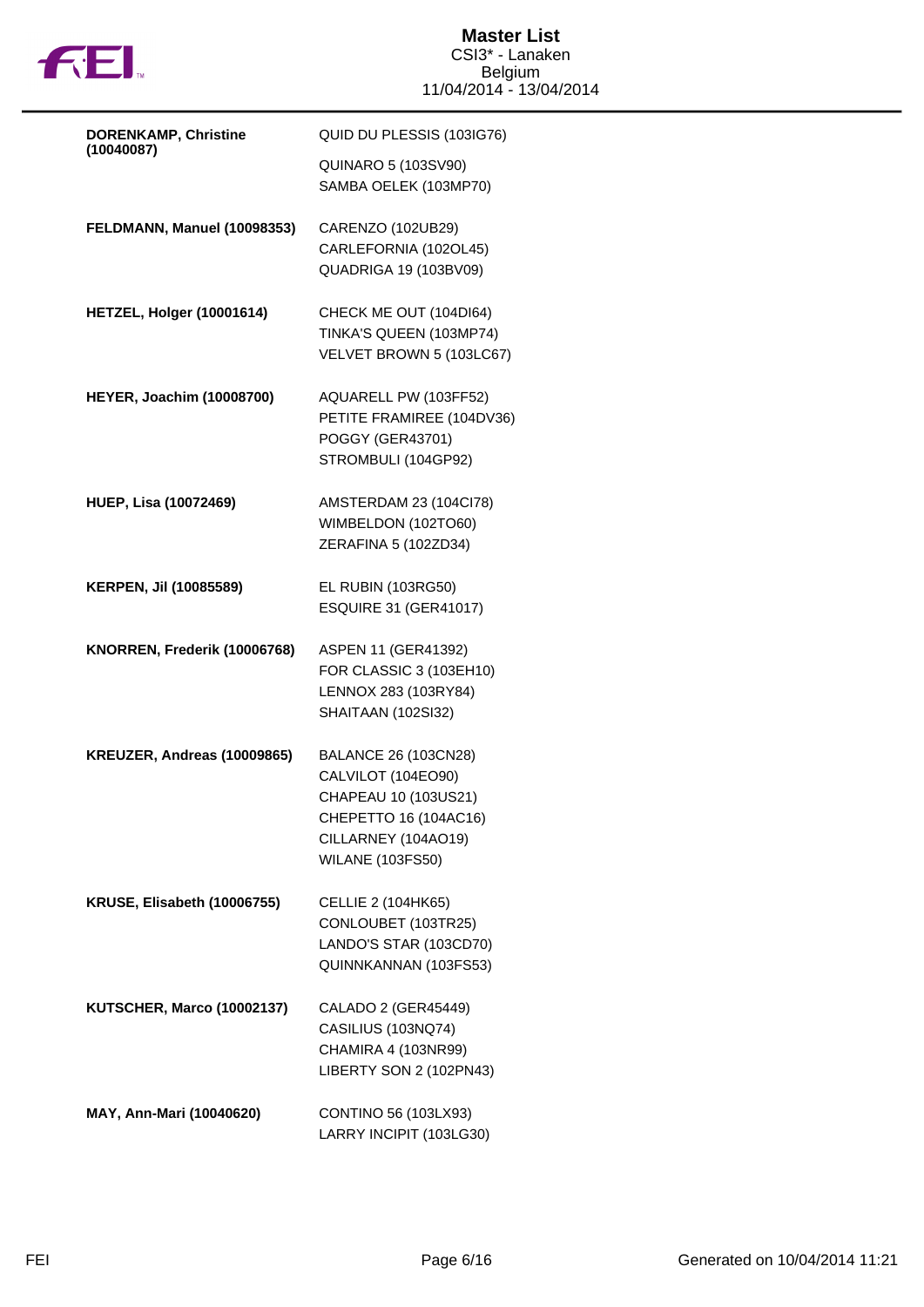

| <b>MEYER, Tobias (10018892)</b>  | CARLUCCI 13 (GER45279)<br>CON POLYDOR (104EQ06)<br>POLANSKY (103WT17)<br>SEAL 5 (103LE83)<br>SHE'S THE ONE 6 (104EG82)<br>STALYPSO (102RA83)         |
|----------------------------------|------------------------------------------------------------------------------------------------------------------------------------------------------|
| <b>NIELSEN, Denis (10067018)</b> | CASHMOAKER (103WZ03)<br>COME UNDONE (102TC36)<br>CONQUEST 14 (104HX90)<br>STANFORD 13 (104DB57)                                                      |
| RENNER, Rüdiger (10006880)       | AILINA 6 (103BK95)<br>CASPAR 194 (103CR31)<br>CELANO 12 (102TT74)                                                                                    |
| ROSS, Oliver (10023655)          | CASHMAN 34 (104HS66)<br>FILIGRA 2 (104DJ43)<br>LA SORCIERE FEU (104DJ42)<br>QUINTA RUBAN (104HS65)<br>ZAMARA 3 (104HS68)                             |
| <b>RUNGE, Ralf (10002590)</b>    | I AM SAMOURAI (103UC00)<br>SUMMERSAULT (103UR09)                                                                                                     |
| SCHNEIDER, Miriam (10073182)     | AISCHA 108 (103CR58)<br>CATOKI'S LADY SP (104FM00)<br>CHERRY 184 (103LS13)<br>COSIMAX (103BA62)                                                      |
| SLAWINSKI, Christian (10013189)  | COLIN JUNIOR (104GO35)<br>CONFIDENCE 9 (103ER27)                                                                                                     |
| SPREHE, Jan (10007898)           | ARENO 5 (GER40777)<br><b>BURBERRY 9 (103KJ75)</b><br>LA CUCARACHA 7 (GER43641)<br>QUIT RIGHT (103WT28)<br>SAVOY 51 (103KJ80)<br>STARTLIGHT (103WT18) |
| <b>SPREHE, Tanja (10002904)</b>  | COLA 10 (GER44576)                                                                                                                                   |
| <b>STEVENS, Mario (10008002)</b> | BALOUBET 4 (104AF65)<br>CONQUEST 15 (104AL23)<br>DAILY SUN 7 (103PE40)<br>FLYER 18 (103IG80)<br>LUIS 54 (103PX01)<br>UPPIDAM (104HV65)               |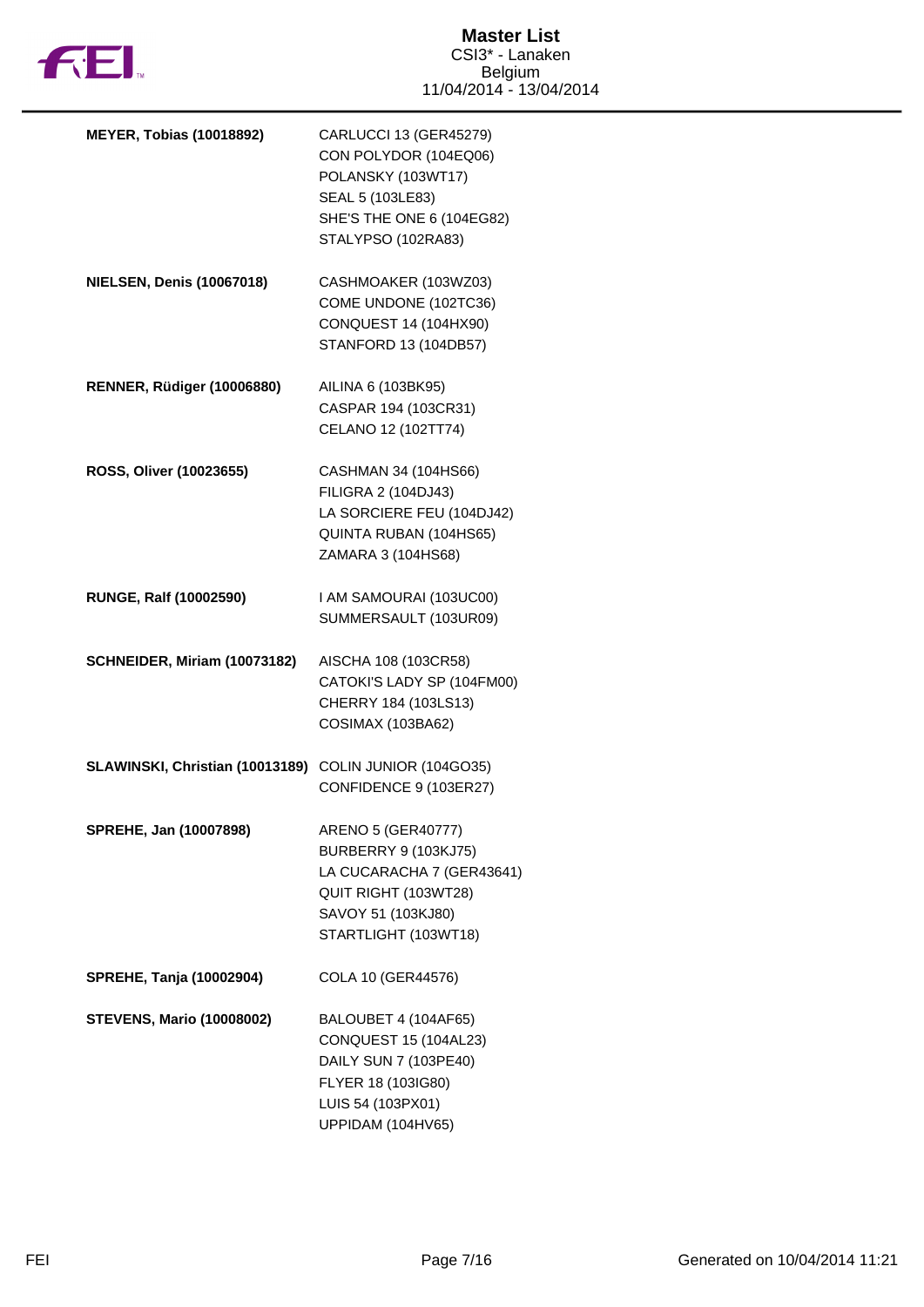

N

| <b>THOENES, Tobias (10009861)</b>                       | CARIBIS Z (104HB80)<br>CASUALITY Z (103TN05)<br>CLINTISSIMO Z (103AW13)                                           |
|---------------------------------------------------------|-------------------------------------------------------------------------------------------------------------------|
|                                                         | CROWNTANO Z (103TG65)<br>TABOU Z (102SM28)                                                                        |
| WAWRAUSCHEK, Jens (10039788) ANYMOTION 2 (103HC41)      | GREAT PLEASURE 13 (102NN20)                                                                                       |
|                                                         | PERLE DE VERMONT CH (103CN21)                                                                                     |
| <b>WILL, David (10054793)</b>                           | CORONA 93 (103JU10)<br>HIGH VOLTAGE SB (103LH99)<br>LESTHAGO (103NX98)<br><b>SKY FLY SB (103VD16)</b>             |
|                                                         | STING VAN DE WITHOEVE (102WD01)                                                                                   |
| Great Britain<br><b>ANDREWS, Julie (10012324)</b>       | Athletes: 4 Horses: 14<br>AYRTON IV (104FF33)<br>CALANTUS (104FK08)<br>MISS LYCKAD (103ED21)                      |
|                                                         | SPLASHDANCE (104FF38)<br>WILANDO B (103QE46)                                                                      |
| BEECROFT, CLAIRE (10064406)                             | <b>BURGANA (103SI77)</b><br>VANDA CARTIER (103YZ46)                                                               |
| CARMICHAEL, Tess (10056247)                             | ATLANTIS PP Z (102VY05)<br><b>BORAN (103JJ21)</b><br>DEJA VU (BEL11673)<br><b>UNIQUE III (102RQ27)</b>            |
| <b>LUCKETT, Geoff (10001412)</b>                        | <b>BANDIT VI (103CY33)</b><br>CASH POINT (104FQ54)<br>CONSTANT II (103SL99)                                       |
| <b>Ireland</b>                                          | Athletes: 7 Horses: 21                                                                                            |
| BUTLER, ALEXANDER (10037270) HALLOWBERRY CRUZ (104HO61) | MONASTERY STUD MORE PLEASURE (103UL55)<br>WILL WIMBLE (102TL18)                                                   |
| HARRISON, Robert (10034353)                             | CALLISTO (103SO78)<br>HEART OF DIAMOND SN (104GQ44)                                                               |
| KELLY, Capt. Michael (10034202)                         | DRUMILLER LOUGH (IRL40752)<br>DUNGANSTOWN BOY (103TB72)<br>MULLENTINE LOUGHGALL (103AS18)<br>TULLIG MOR (104FW38) |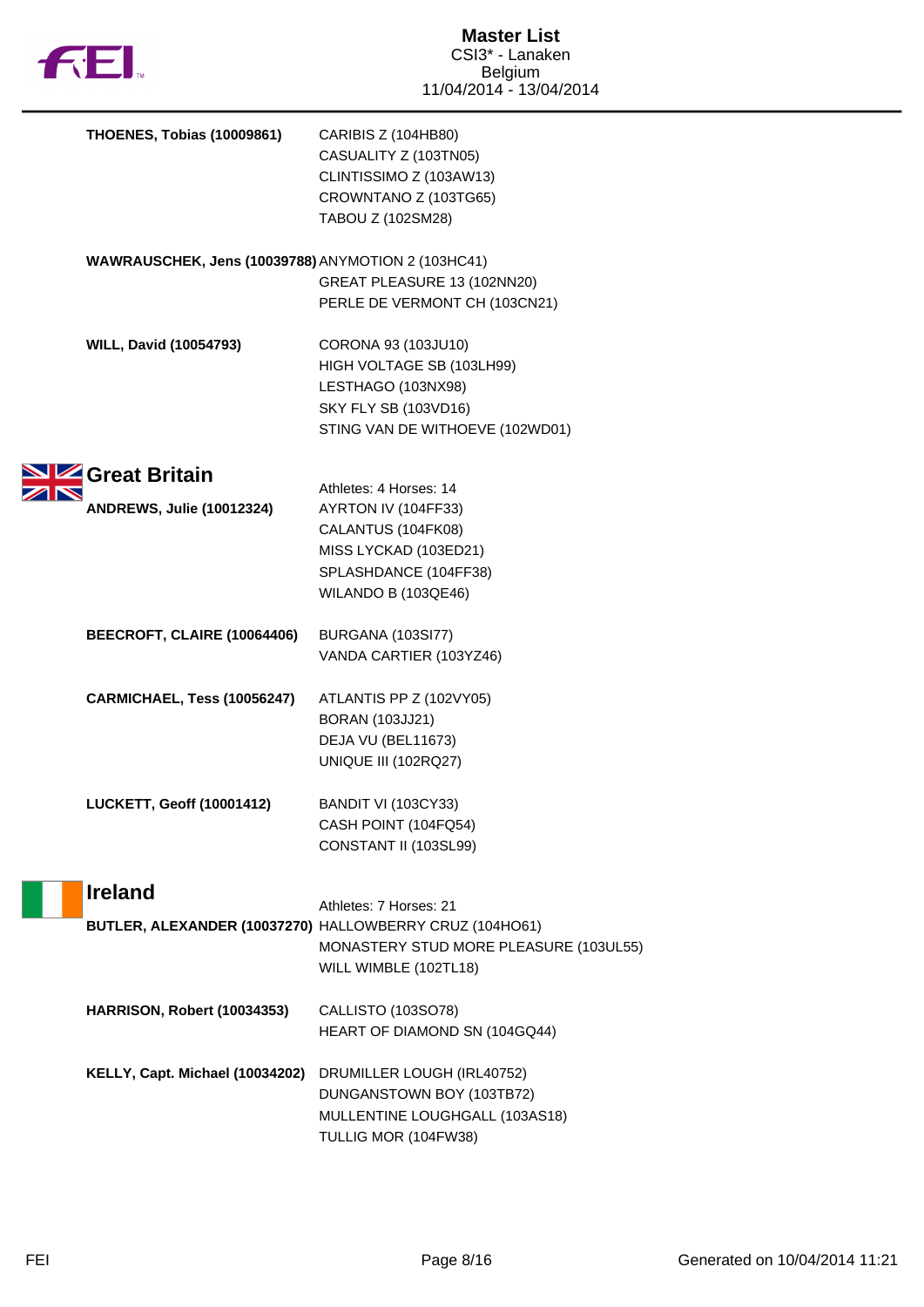

|            | LENNON, Dermott (10000424)                                      | ARDRAGH GRANDSLAM (103WA75)<br>CALGOT PLEASURE (103MD54)<br>CORBEAGH LUXOR (103YG95)<br>GELVINS TOUCH (103WA73)<br><b>VAMPIRE (102PY75)</b>    |
|------------|-----------------------------------------------------------------|------------------------------------------------------------------------------------------------------------------------------------------------|
|            | <b>LYNCH, Denis (10001106)</b>                                  | ALL STAR 5 (102UL65)<br>COULISA (103JL69)<br>HO GO VAN DE PADENBORRE (104DT66)                                                                 |
|            | O'BRIEN, Thomas (10054754)                                      | AMARETTO (103ZY45)<br>HECTOR VAN D'ABDIJHOEVE (103TD99)                                                                                        |
|            | <b>VAN AMERONGEN, Peig</b><br>(10092270)                        | GRAF RED DAWN (102XX34)<br>OTELLO STAR (102PF95)                                                                                               |
| $\bigstar$ | <b>Israel</b><br><b>KREMER, Dan (10040156)</b>                  | Athletes: 2 Horses: 4<br>COSMOS 61 (103KQ98)<br>RENATO DU JARDIN (103RN33)                                                                     |
|            | YANIV, Elad (10011422)                                          | CARRERA 58 (103FC91)<br>LYON 41 (103HJ39)                                                                                                      |
|            | <b>Italy</b><br>GAUDIANO, Emanuele (10005736) BIG BET (103XW84) | Athlete: 1 Horses: 5<br>CAESARIO 6 (102UH86)<br>CASPAR 232 (103IJ54)<br>CORBANUS (103VU40)<br>LISHYNSKY (104BM64)                              |
|            | Japan<br><b>MASUI, Toshiki (10000394)</b>                       | Athletes: 5 Horses: 19<br>CORRITO (102WO68)<br>TALOUBETDARCO K Z (103JP32)<br><b>VRIDOLIN 2 (102UI55)</b>                                      |
|            | SATO, Eiken (10004039)                                          | COMTESSE VT ERTSENHOF Z (103TJ04)<br>HIDALGO VG (103ZW01)<br>PIRATE ANDALOU (102RB60)<br>STAR LA TUILIERE (104BT21)<br><b>WEEZER (103DS89)</b> |
|            | <b>SUGITANI, Taizo (10000445)</b>                               | AVENZIO 3 (GER44162)<br>BALOUCENTA (103DM58)<br>CHOPARD 19 (104DV81)<br>CUBA (102XO54)                                                         |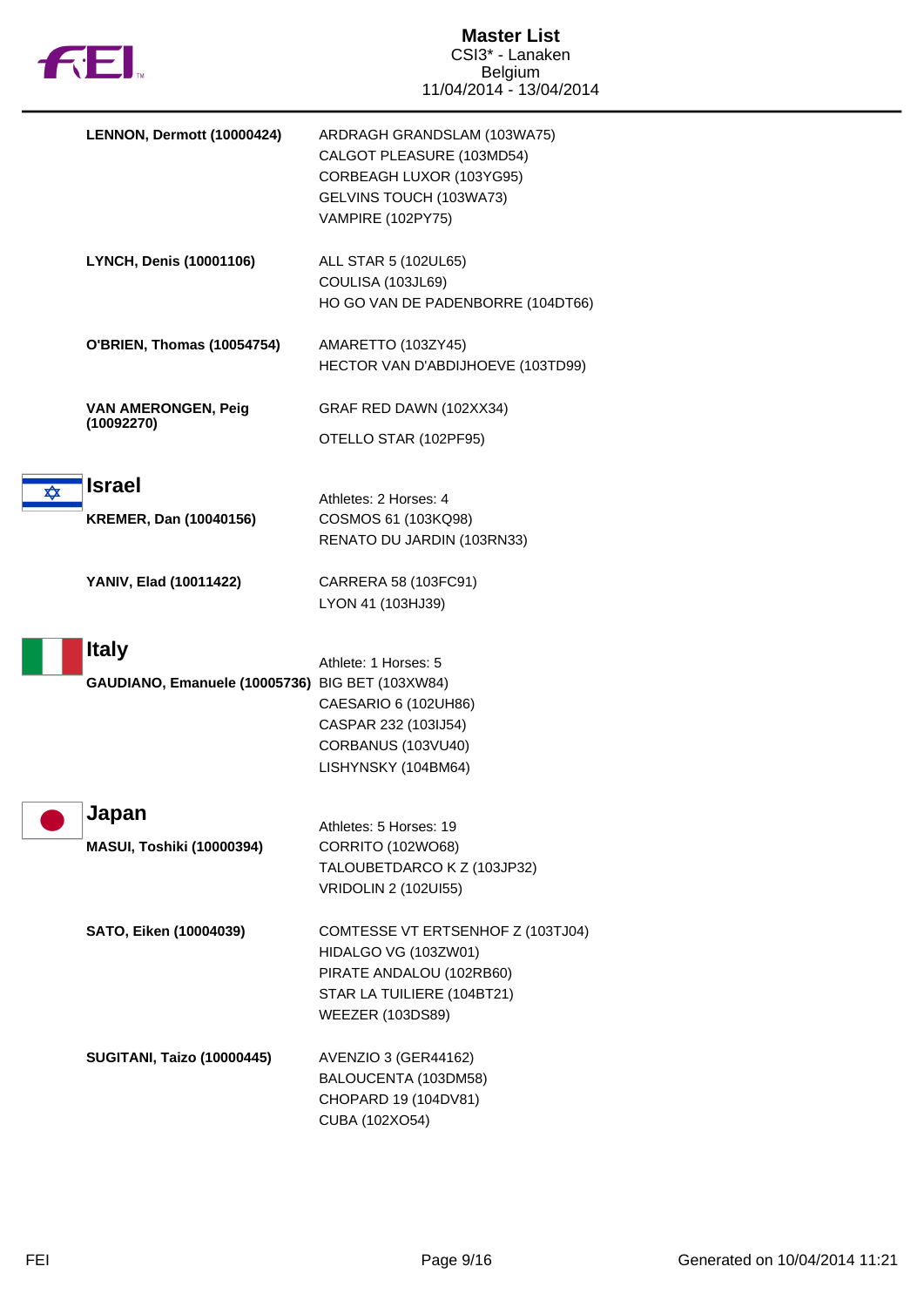

| TAKEDA, Reiko (10040187)                                        | BARDOLINO (103RL89)<br>ROI (103KZ50)<br>TICANNAF (SUI09741)                                                          |
|-----------------------------------------------------------------|----------------------------------------------------------------------------------------------------------------------|
| YOSHIZAWA, Hikari (10058479)                                    | CLICKSEM (BEL41930)<br>EBAJA OH (104EF05)<br>LUMIERE (103MV86)<br>SENSUAL LS (103GW31)                               |
| Lebanon<br>个<br><b>FARES, Emile Karim (10005907)</b>            | Athlete: 1 Horses: 2<br>CAPTAIN Z (104AV68)<br>RIBOY D'ALIMAT (103ME37)                                              |
| Lithuania<br>PETROVAS, Andrius (10011105)                       | Athlete: 1 Horses: 4<br>BAILEY'S K (103QG23)<br>CASH IS KING (104BD74)<br>RICCO DONO (102NA97)<br>ZUKO S (103GQ39)   |
| Luxembourg<br>WEIER, Christian (10022170)                       | Athlete: 1 Horses: 2<br>CARISCO (LUX00601)<br>GLOBAL (103NJ75)                                                       |
| <b>Morocco</b><br><b>BENNANI SMIRES, ABDESLAM</b><br>(10055355) | Athlete: 1 Horses: 3<br>MOWGLI DES PLAINS (FRA44152)<br>ONYX DU BOUSCAILLOU (104GK85)<br>QUARTZ DE NANTUEL (102ZG83) |
| <b>Netherlands</b><br><b>ALBERTI, Joey (10062388)</b>           | Athletes: 31 Horses: 99<br>CACHAREL Z (103GJ58)                                                                      |
| <b>BLES, Bart (10010956)</b>                                    | LORD SANDRO DDH (GER42506)<br>WOLISCO DDH (102NC32)<br>ZIDANE (103HT05)                                              |
| BONDER, Maureen (10060196)                                      | ALEX (102XY70)<br>BRIDGESTONE RV (103SC63)<br>CHAMPION DE QUIDAM RV (103VG13)<br><b>VELCARO (102SJ03)</b>            |
| BRUGGINK, Gert Jan (10011429)                                   | CASH JUNIOR (BEL09766)<br>CONNELLY 2 (103VP65)<br>QUDO S (103WX56)<br>UMEUNIG (103RK73)<br>VAMPIRE (102NW78)         |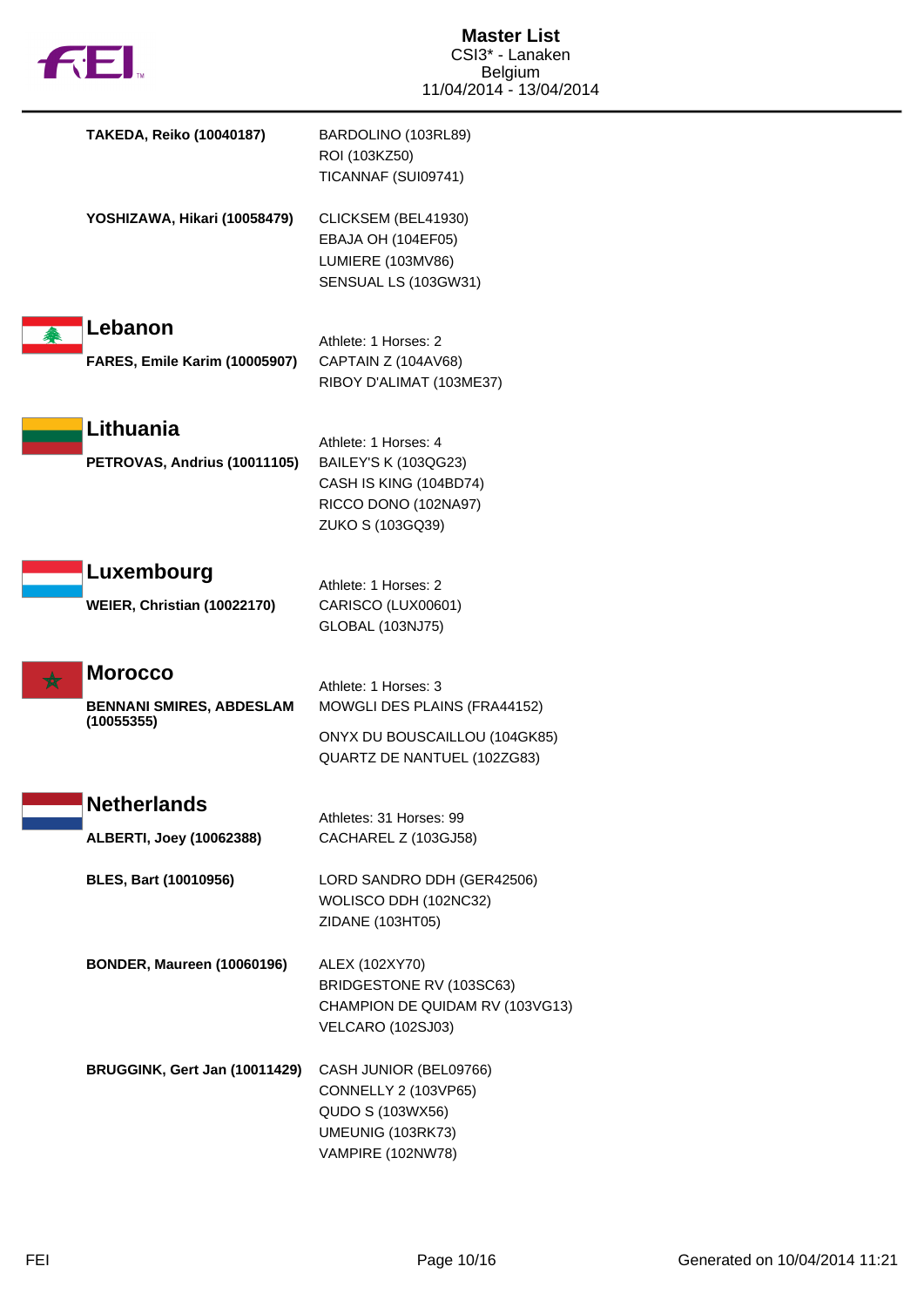

| BRUGMAN, Stephanie (10015758) MOBILY LIL MAJD (BEL40429) | WALDO (BEL42299)                                                                                                                                |
|----------------------------------------------------------|-------------------------------------------------------------------------------------------------------------------------------------------------|
| DITO, Sacha (10029215)                                   | HOOLIGAN (103XX26)<br>JK HORSETRUCKS LEASURE Z (103TI84)                                                                                        |
| DUBBELDAM, Jeroen (10000412)                             | ALL IN ONE L (103OV43)<br>COUNSELOR (103YN79)<br>ZENITH SFN (103CQ75)                                                                           |
| <b>HEEL, Arne Van (10006735)</b>                         | BRANCAIA (GER44334)<br>CACENTO (103XK02)<br>COCKTAILPARTY (GER45890)<br>COME AND GO 3 (102NS19)<br>NAVAJO 233 (102VV89)<br>ZEITZEUGE (GER23672) |
| HENDRIX, Timothy (10028468)                              | BLUE BERRY (103IP60)<br>CAVENDISH (104BF87)                                                                                                     |
| HEYDENS, Wesley (10036771)                               | BEEMDGRAAF (103LJ04)<br>DALLAS DU DOMAINE Z (102UD96)<br>RIADLOC FLY LY (103JW99)                                                               |
| HOUWEN, Kristian (10024259)                              | CIDANE (103TB59)<br>CILYDI (103XH45)                                                                                                            |
| KOROMPIS, Michael (10002284)                             | CITTA DE LA FERME BLANCHE (103FN28)<br>IZMIR PP Z (103TT21)                                                                                     |
| <b>KORT, Anouk (10021392)</b>                            | FEIRA (103RS30)<br>HENNA DE BEAUVOIS (104CE07)                                                                                                  |
| LAMMERS, Joy (10010856)                                  | BRAVOUR (103MH80)<br>HITCHCOCK VD BROEKKANT (103NS58)<br>WINNY (103HN78)<br>ZOMERFEE VAN DE BROEKKANT (103AT69)                                 |
| MAKKINGA, Anne-Liza (10047660) SAFORET (NED07957)        | <b>WAIKIKI (103DD36)</b>                                                                                                                        |
| <b>MARTENS, Mark (10027236)</b>                          | AKEN UTOPIA (1030185)<br>ANASTACIA (103HJ53)<br>BENZ (104EP36)<br><b>BOMEA B (104EV25)</b><br>CHAMBER Z (102TV05)<br>ZSA ZSA (103HJ46)          |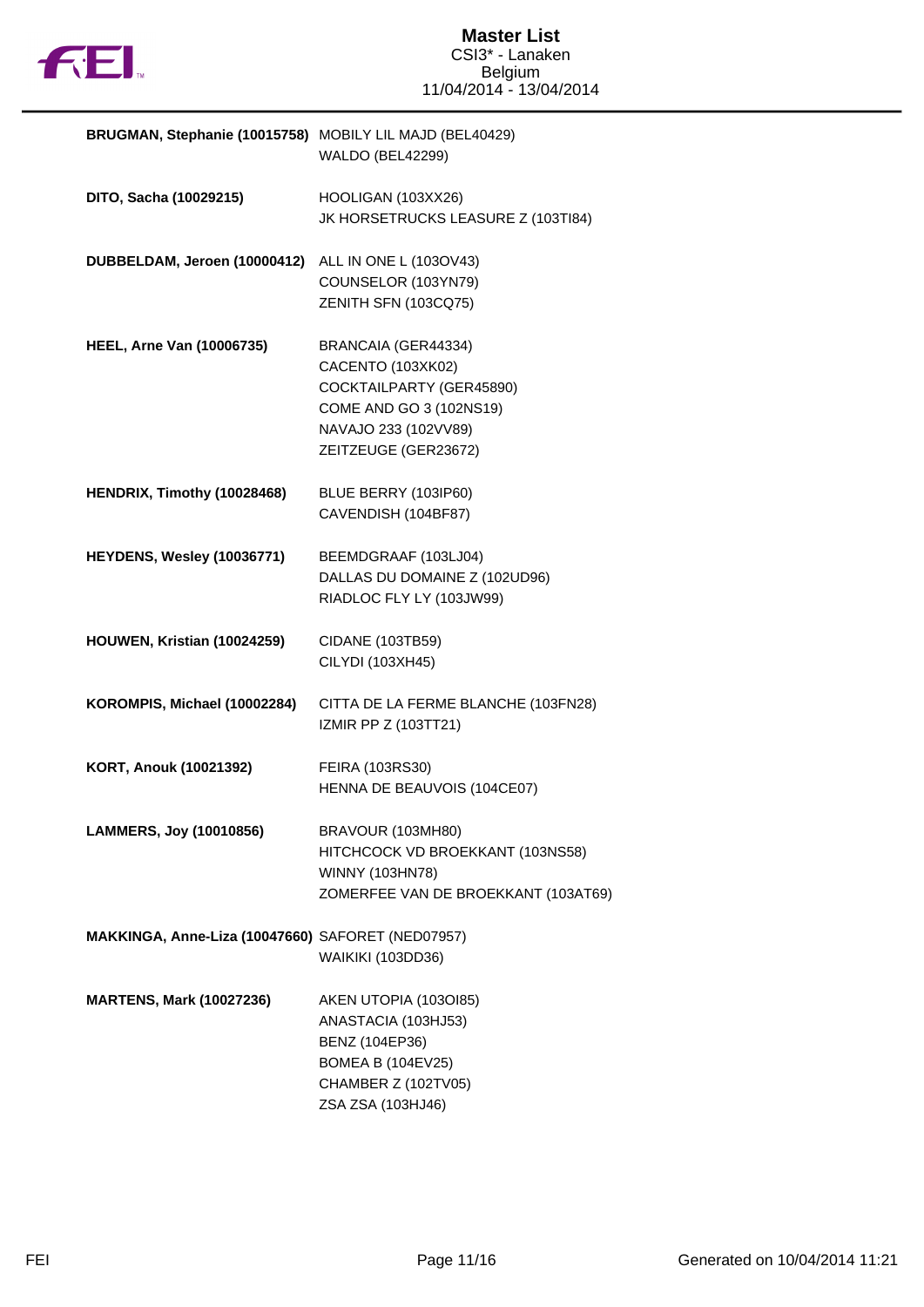

| MORSINK, Gerben (10015483)           | CARTAIRE Z (103JI95)<br>FAITHFULL (102SU40)                                                                                                                                         |
|--------------------------------------|-------------------------------------------------------------------------------------------------------------------------------------------------------------------------------------|
| MULDER, Pim (10029206)               | AMIGO (103SA18)<br>CICERO (104BJ84)<br>ZO SPECIAL (104AV22)                                                                                                                         |
| <b>POELS, Caroline (10006741)</b>    | ATLANTIS (102MO63)<br>H QUITO VH PANISHOF (103YH84)<br>VALLEY (NED42035)                                                                                                            |
|                                      | RAIJMAKERS JR, Piet (10010870) VAN SCHIJNDEL'S CHANELLY (NED41317)<br>VAN SCHIJNDEL'S ECLIPS (103DC60)<br>VAN SCHIJNDEL'S VALENTINO (NED42423)<br>VAN SCHIJNDEL'S WINSTON (102RS05) |
| <b>SCHRÖDER, Ben (10000838)</b>      | AD A BIG BOY (EST40003)<br>AD UNANIEM (NED40890)<br><b>BENTE H (103ET86)</b><br>DEISTER (103FM71)                                                                                   |
| <b>SCHRÖDER, Gerco (10011401)</b>    | COGNAC CHAMPBLANC (102XW15)<br>ZAMORA (103BZ45)                                                                                                                                     |
| SCHUTTERT, Frank (10021399)          | ARC DE TRIOMPHE (103CN22)<br>CORRADINA PP (104HO95)<br>GIPSY BOY (103IU37)<br>HARLEY VAN T MEYERSHOF (104HN23)<br>WINCHESTER HS (102WC40)                                           |
| SCHUTTERT, Hendrik-Jan<br>(10018936) | BALBOA HS (103LE45)<br>BRAVOUR (104CQ82)<br>TOPIGS COEUR DE CHERI HS (104EN54)<br>UP TO DATE HS (NED41149)                                                                          |
| SLEIDERINK, Sjaak (10018937)         | LA TOYA 44 (SWE40696)<br>W ZARAH (103KY30)<br>ZHIVAGO (102RD90)                                                                                                                     |
| <b>SMOLDERS, Harrie (10001566)</b>   | BITALICA (104FM35)<br>EMERALD (102WX93)<br>EXQUIS WALNUT DE MUZE (BEL11081)<br>IJZERMOLEN'S CHELLA Z (NED42569)                                                                     |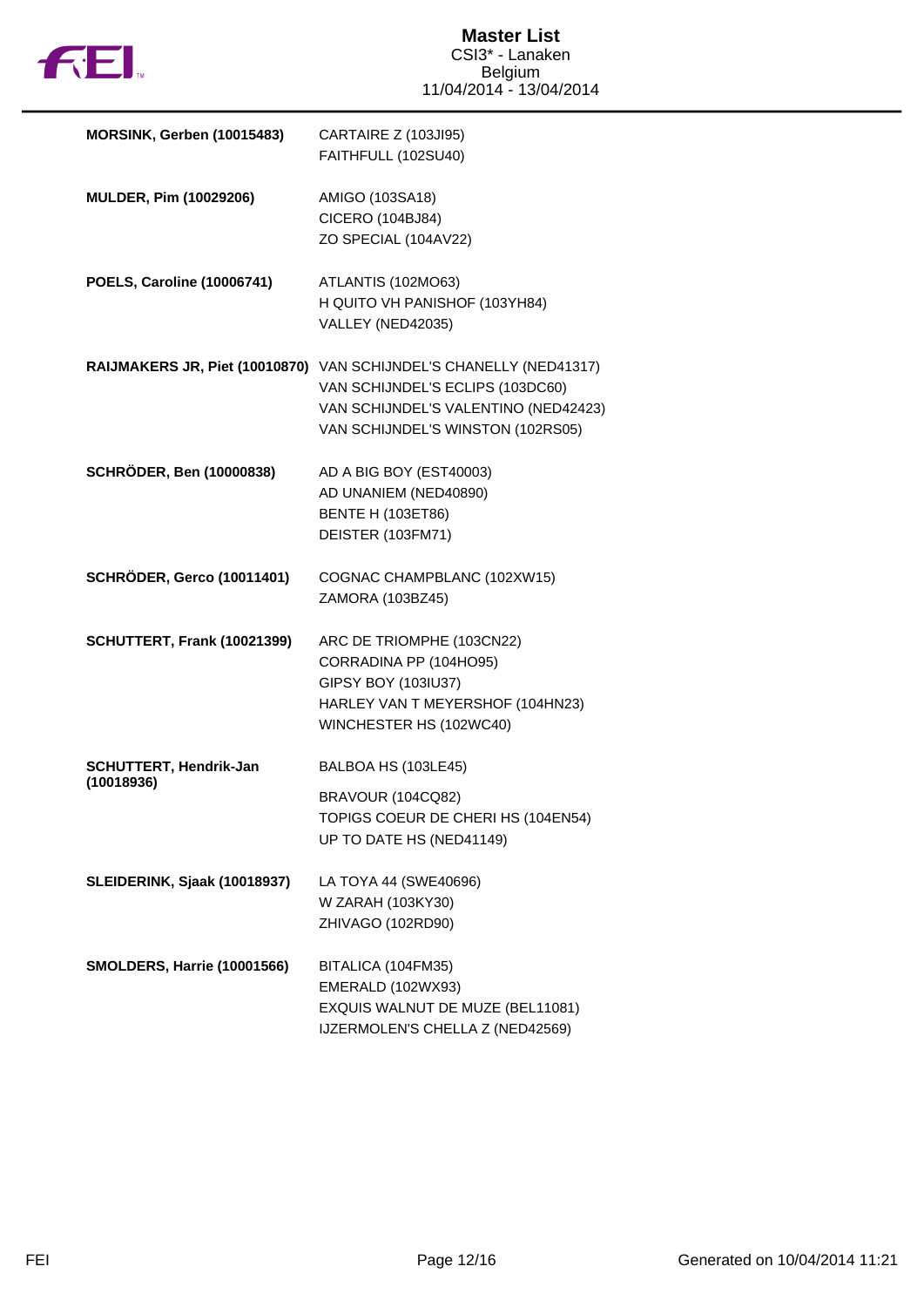

| <b>THIJSSEN, Leon (10002001)</b>                                 | <b>ANTON (104EM72)</b><br>BALANDO (103VB06)<br>BE GENTLE (104CL44)<br>HAERTTHAGO (103BZ97)<br>QUINTERA (POL40630)<br>TYSON (NED40223) |
|------------------------------------------------------------------|---------------------------------------------------------------------------------------------------------------------------------------|
| TIEBOT, Liza (10082241)                                          | AT LAST (103KJ46)<br>C'EST LA VIE (104GW76)                                                                                           |
| VAN HELMOND, Frank (10072114) HAPPYMOOD (104EE30)                | KATE (103FN01)                                                                                                                        |
| <b>VOORN, Vincent (10003048)</b>                                 | <b>GESTION PRIAMUS Z (NED05475)</b><br>QUINLAN (103LV78)                                                                              |
| ZOER, Albert (10000593)                                          | ABRA KADABRA (103HE37)<br>BARBARELLA (104AU41)<br>GIGOLO (103UO39)<br>WOLLIE BOLLIE (102ZE21)                                         |
| <b>Norway</b><br><b>AARNES, Solveig (10013161)</b>               | Athletes: 4 Horses: 9<br>CALLE 22 (102ZU48)<br>SICKO (102MD65)<br>V.RAMAIKA (SWE40596)                                                |
| KASIN, Cornelia Emilie (10063032) LACOSTA (102NT77)              |                                                                                                                                       |
| RAAHOLT, Christine (10008597)                                    | HIGH SPIRIT 4 (GER27777)                                                                                                              |
| <b>RAAHOLT, Line Karlsen</b><br>(10008610)                       | CLOONEY II (103WU21)<br>CUPIDO (104FD69)<br>DIEGO FOREVER (102NX42)<br>DUCHESSE DE LA POMME (102VE58)                                 |
| <b>Poland</b><br>WASILEWSKI, Lukasz (10034437) ARAKORN (103HF27) | Athlete: 1 Horses: 2<br>WAVANTOS VD RENVILLEHOEVE (102MZ43)                                                                           |
| <b>Portugal</b><br>ROCHA, Francisco (10011397)                   | Athlete: 1 Horses: 4<br>C BERRIZ Z (103DX83)<br>CASPAR CB (103QA92)<br>COURAGE 123 (103QA81)<br>GRAND CRU VD VIJF EIKEN (103JP15)     |
| <b>Russian Federation</b>                                        | Athlete: 1 Horses: 5                                                                                                                  |
|                                                                  |                                                                                                                                       |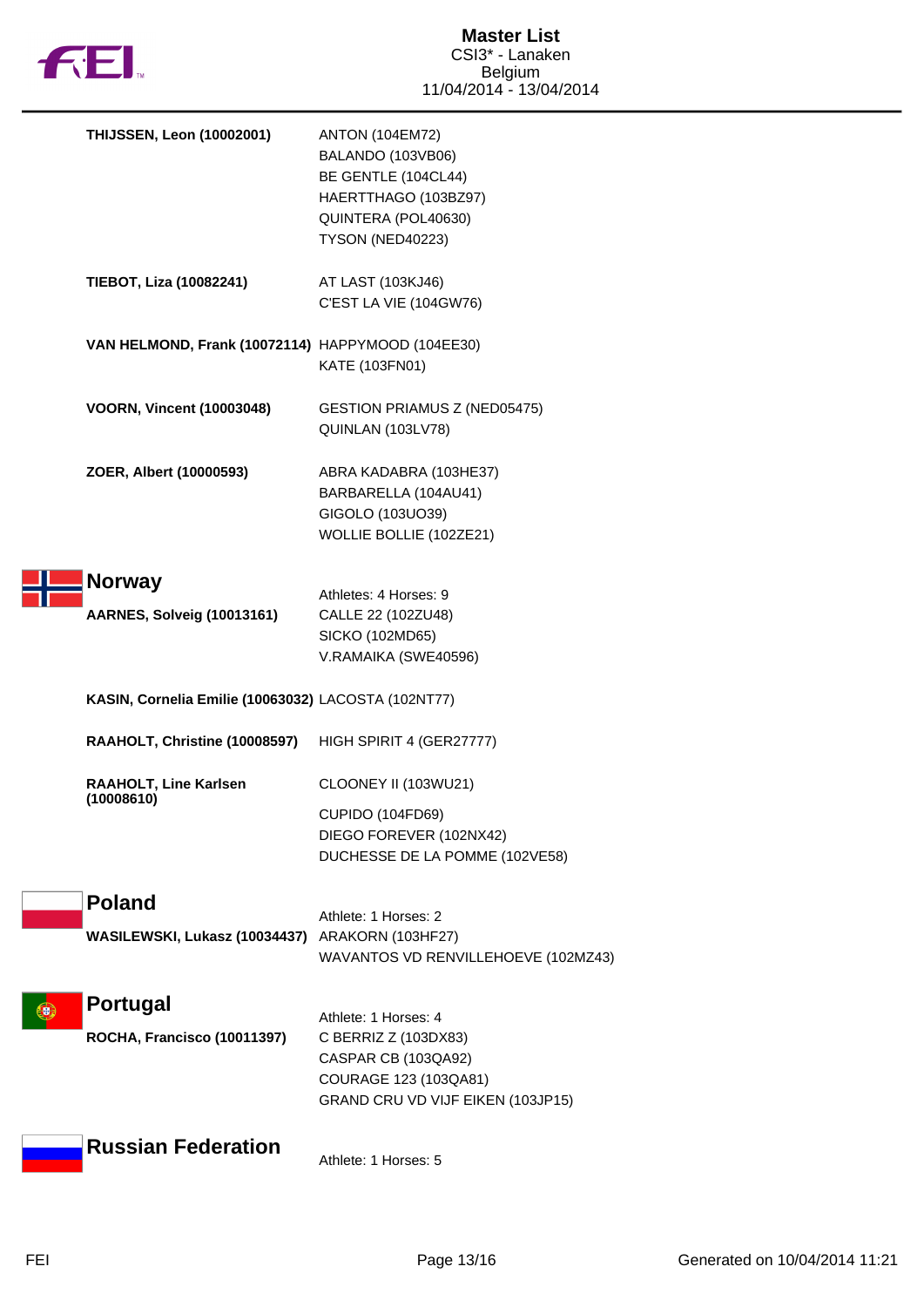|  | <b>12 EI</b>                                                         | <b>Master List</b><br>CSI3 <sup>*</sup> - Lanaken<br><b>Belgium</b><br>11/04/2014 - 13/04/2014                               |
|--|----------------------------------------------------------------------|------------------------------------------------------------------------------------------------------------------------------|
|  | SOKOLOVA, Valeriya (10003017)                                        | ARTISTA (102VX51)<br>JOUJOU DE MOSCOU (103GH04)<br>QUEL PRIX (103DH31)<br>SIR STANWELL (102MF59)<br>STING 14 (103NQ09)       |
|  | <b>South Africa</b><br><b>CARTER, Alexandra Mairi</b><br>(10028264)  | Athletes: 2 Horses: 7<br>BRILJANT (103FQ36)<br>RANTAPLAN (103YM86)<br>WARONETTA (102QQ46)                                    |
|  | LAZARUS, Oliver (10010490)                                           | <b>ECLIPS (102WW24)</b><br>ESPRIT DE VIE (103BR40)<br><b>QUANTANA 10 (103OC11)</b><br>WINSLOW HIGH (103LC14)                 |
|  | <b>Spain</b><br>EPAILLARD, Susana (10002873)                         | Athletes: 3 Horses: 9<br>QIRA D AUGE (103CR72)<br>RAMSES D'AUGE (103LO61)                                                    |
|  | OSBORNE, ANDRES (10041729)                                           | BOLANDA (104HR05)<br>HOELAHOEP (103XJ02)<br>JK HORSETRUCKS CHABLIS (102SO53)                                                 |
|  | ROQUET AUTONELL, INMA<br>(10042811)                                  | AMARENA DELLA MONICA (103XO50)<br>CLARISSA 135 (104FK73)<br>HORSE GYM'S CANDYMAN (103AX69)<br>ILANTA DEL MASET (103XO43)     |
|  | <b>Sweden</b><br>ANKARCRONA, Henrik (10006469) BELLISIMO W (103XF98) | Athletes: 9 Horses: 29<br>CAILLOU Z (102WO59)                                                                                |
|  | ARVIDSSON, Niklas (10002395)                                         | AQUADOR (103RG65)<br>CLICK AND CASH 1155 (102OQ92)<br>COBOLT (103EN08)<br><b>HASARD (103TH81)</b><br>VDL SHERATON (NED07133) |
|  | <b>AUGUSTSSON, Angelica</b><br>(10012164)                            | ABNORMAAL (103LB80)<br>CHIPS (102VF08)<br>MADAME BUTTERFLY (102XY40)<br>QUIET EASY 4 (102UY11)<br>TEQUILA DE LILE (103XH55)  |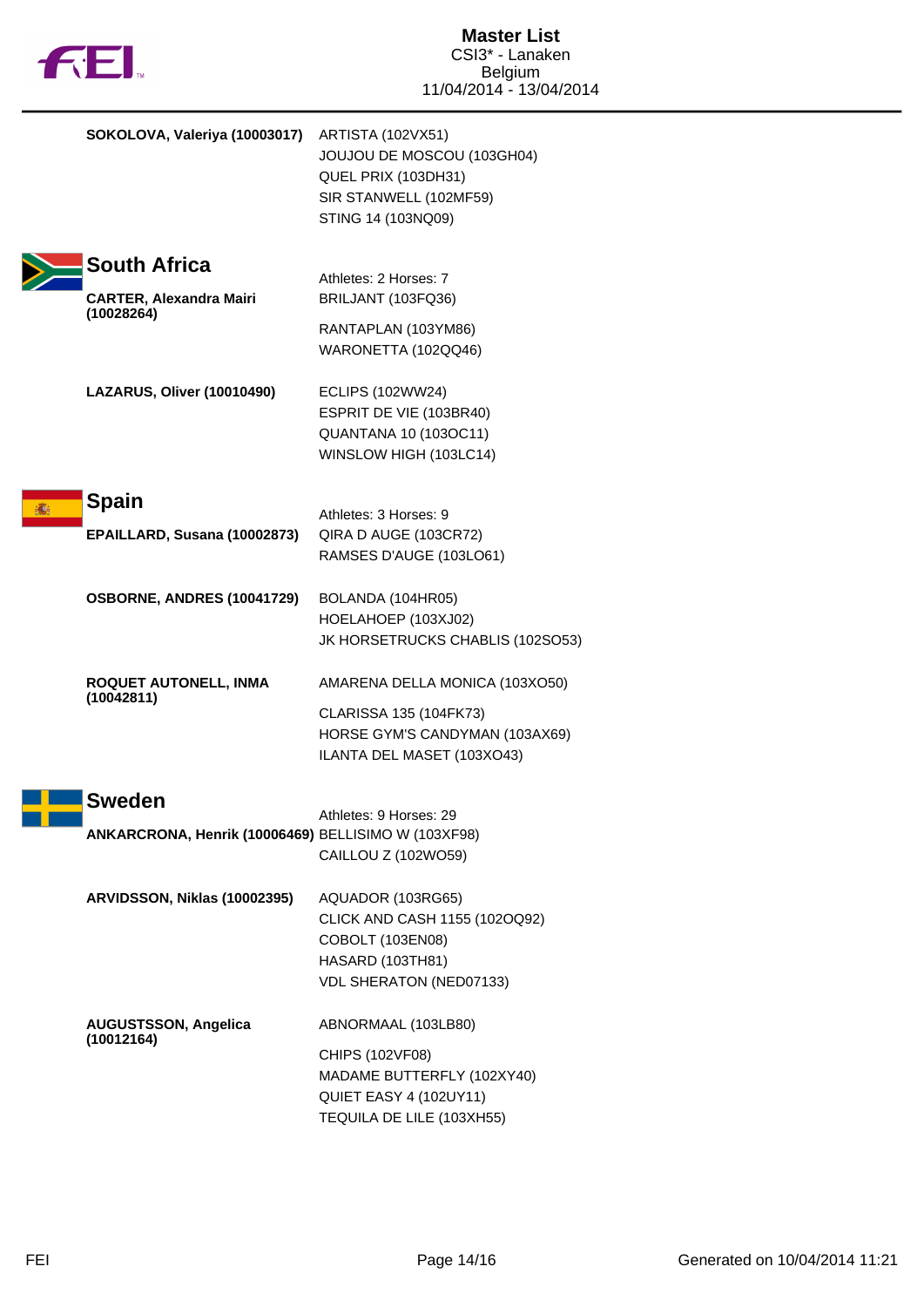

|                    | JOHANSSON, Svante (10005749)                        | BAZOOKA KS (103WT93)<br>BREEZY (103IX77)<br>CALIFORNIA SUN (102VM12)<br>CAPRILLO KS (103IX75)<br>MARTA LOUISE (104GW54)<br>SAPPHIRE Z (103QQ58) |
|--------------------|-----------------------------------------------------|-------------------------------------------------------------------------------------------------------------------------------------------------|
|                    | LINDBLAD, Marlene (10077656)                        | CHARLENE (104HI79)<br>TAKE IT EASY (102PJ49)                                                                                                    |
|                    | LINDELÖW, Douglas (10021181)                        | BALAHE (103AM09)<br>CASELLO (102OW88)<br>GIN GIN (104GX37)<br>TALINA (SWE04117)                                                                 |
|                    | RUNDCRANTZ, Sofia (10032328)                        | HOT SHOT VAN DE HOENDRIKSHOEVE (103WC82)                                                                                                        |
|                    | SILFVERLING JANSSON,<br><b>Catherine (10010828)</b> | OMS WENDELIENA (103GS53)                                                                                                                        |
|                    |                                                     | <b>SMILLA (102VA17)</b>                                                                                                                         |
|                    |                                                     | WESTERGREN, Marcus (10071161)CASA DE LA MARTA BAY (103AS66)<br>ZORBA J (102VJ33)                                                                |
|                    | <b>Switzerland</b>                                  | Athletes: 4 Horses: 8                                                                                                                           |
|                    | DA SILVA, Arthur (10008732)                         | AMARETTO X (102WN87)                                                                                                                            |
|                    | <b>DIETRICH, Yves (10031636)</b>                    | BELHOMA (104DZ36)<br>DONAR VAN DE CENTAUR (102NB26)<br>SANTA MONICA (SUI40222)                                                                  |
|                    | GASS, Mathieu (10034423)                            | CARNEYHAUGH RIDDLE (102ZD91)<br>SIR SONTENDER (102ZQ65)                                                                                         |
|                    | GASS, Stéphanie (10020053)                          | CELIA (SWE40567)<br>SPEEDY 368 (102ZH09)                                                                                                        |
| $\mathbb{C}^\star$ | <b>Turkey</b>                                       | Athletes: 2 Horses: 8                                                                                                                           |
|                    | <b>DEMIRSOY, DERIN (10030731)</b>                   | COLINO (102VB56)<br>HARRY K (102SP08)<br>SURPRISE (NED40391)<br>VANCOUVER (NED42029)                                                            |
|                    | <b>KARAEVLI, Omer (10006862)</b>                    | ANGELOTTIE (103LC00)<br>ENZA DU COIN LB (102XC86)<br>LADY Z (103EO38)<br>QUINCY 137 (103GY35)                                                   |
|                    | <b>Ukraine</b>                                      | Athletes: 2 Horses: 9                                                                                                                           |